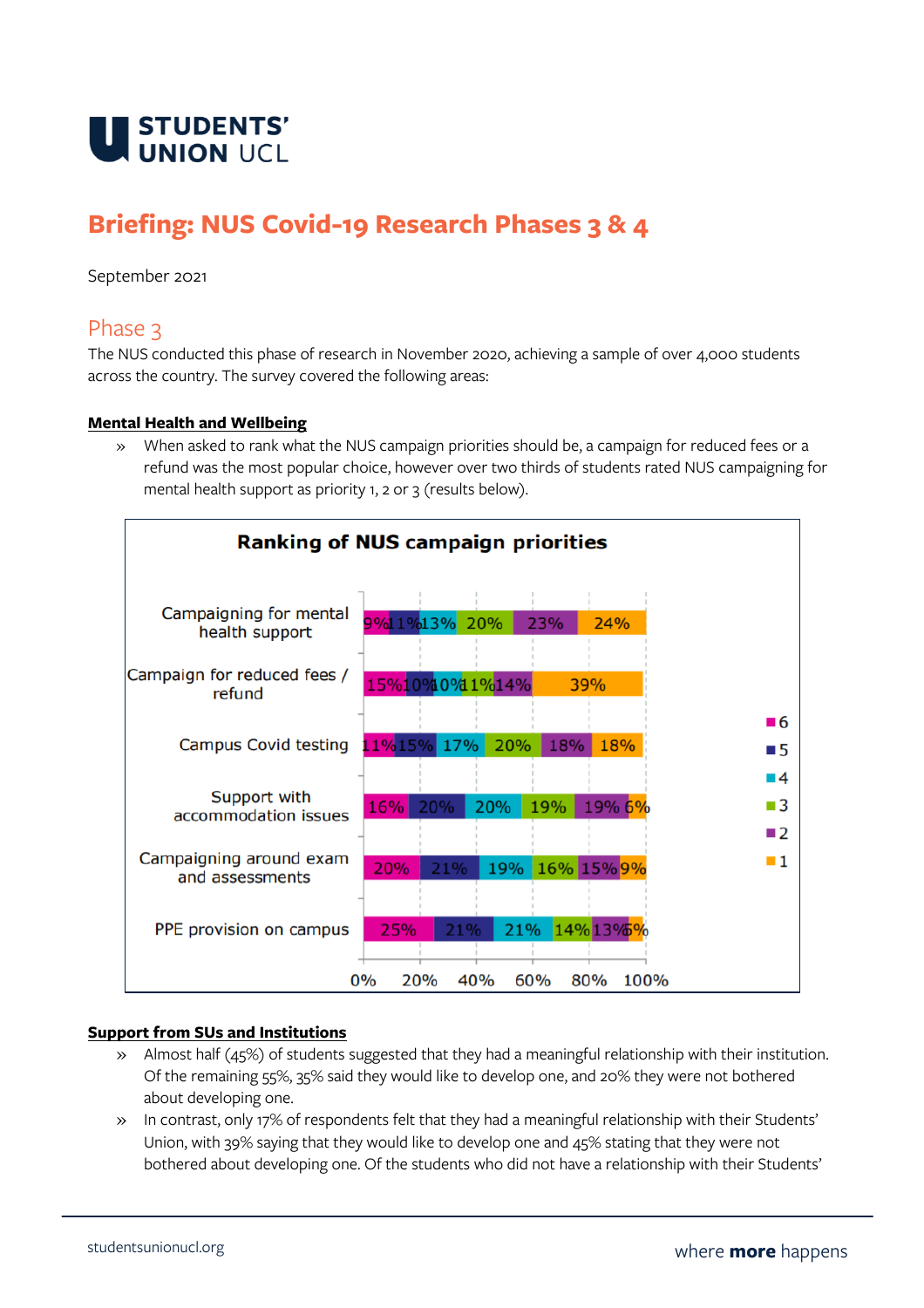Union but would like to develop one, respondents were more likely to be; 18-22, HE, international students, commuters, those in halls and BAME students.

- » Half of students have no opinion on whether their SU represents their interest, with 38% agreeing and 11% disagreeing.
- » Almost 4 in 5 students (79%) intended to continue their studies as usual the following year.
- » Respondents most commonly said that they would like their SU to support them better by providing up to date/useful information that applies to all types of students (results below).



#### **Finance**

- » Just over 60% of respondents stated their Coronavirus had some degree of impact on their income, with 1 in 4 stating that the pandemic had a major impact.
- » Over two thirds of renters who responded to the survey (69%) stated that they had some level of concern about being able to pay their rent in the coming year, particularly international students, those from a BAME background and those who commute on public transport.
- » Three-quarters of respondents suggested that they were concerned about their ability to manage financially beyond the pandemic, with almost one-quarter of students (23%) stating that they were extremely concerns or very concerned.

# Phase 4

The NUS conducted this phase of research in March 2021. The survey covered the following areas:

- » Over half of students, (56%) felt that their mental health was worse than it was before the coronavirus pandemic, up from 52% in November 2020.
- » Of these students who felt that their mental health was worse, only 33% had sought mental health support (up from 29& in November 2020).
- » Of these students, 57% were satisfied with the support they received, with only 23% dissatisfied.
- » Two in five students reported that they were not satisfied with the opportunities they have had to interact socially since the start of their course in Autumn 2020 (results below).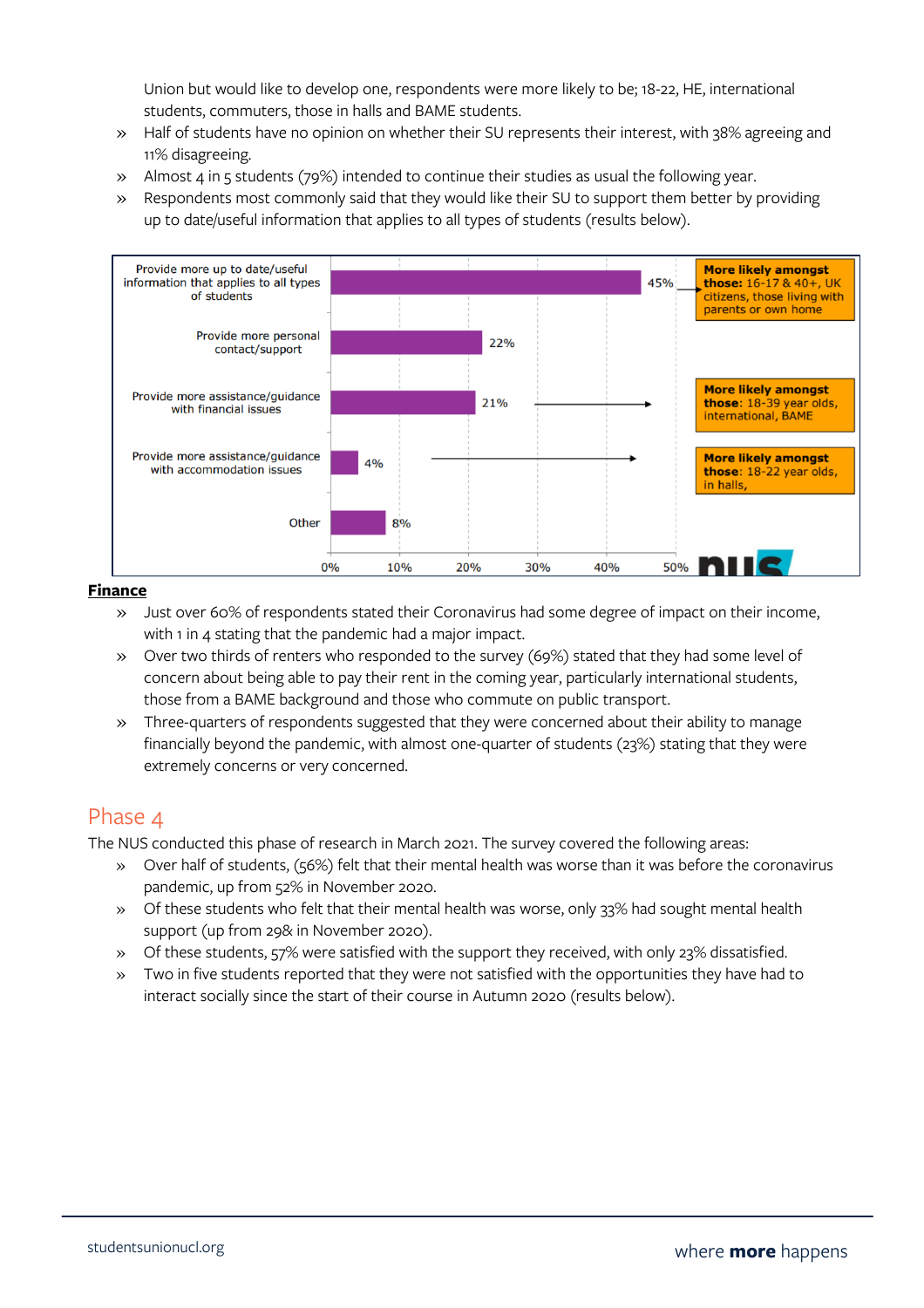

### **Support from SUs and Institutions**

- » Just under half of students (45%) agree that their SU has kept them up to date with the latest news, compared to 19% who disagree.
- » Under a third of respondents believe they have received helpful support (31%) or practical advice from their SU (30%) since the beginning of term in January 2021 (results below).



### **Learning Experiences**

- » Only 30% of respondents felt that their expectations for the current term had been met, with 28% feeling that they had not been met. These figures are less favourable than in November 2020 (36% vs 22%).
- » When asked what they missed most from previous day to day learning experiences, the most common answers given were the social interaction with coursemates and the face-to-face teaching/ learning environment, each selected by 73% of respondents.
- » On the issue of what support could be provided by their institution, the most common response was to ask for regular check-ins and contact with course staff (44%).
- » Just under half (47%) of students reported being satisfied with the treatment of students and learners by their institution throughout the pandemic, compared to 27% who reported being dissatisfied.